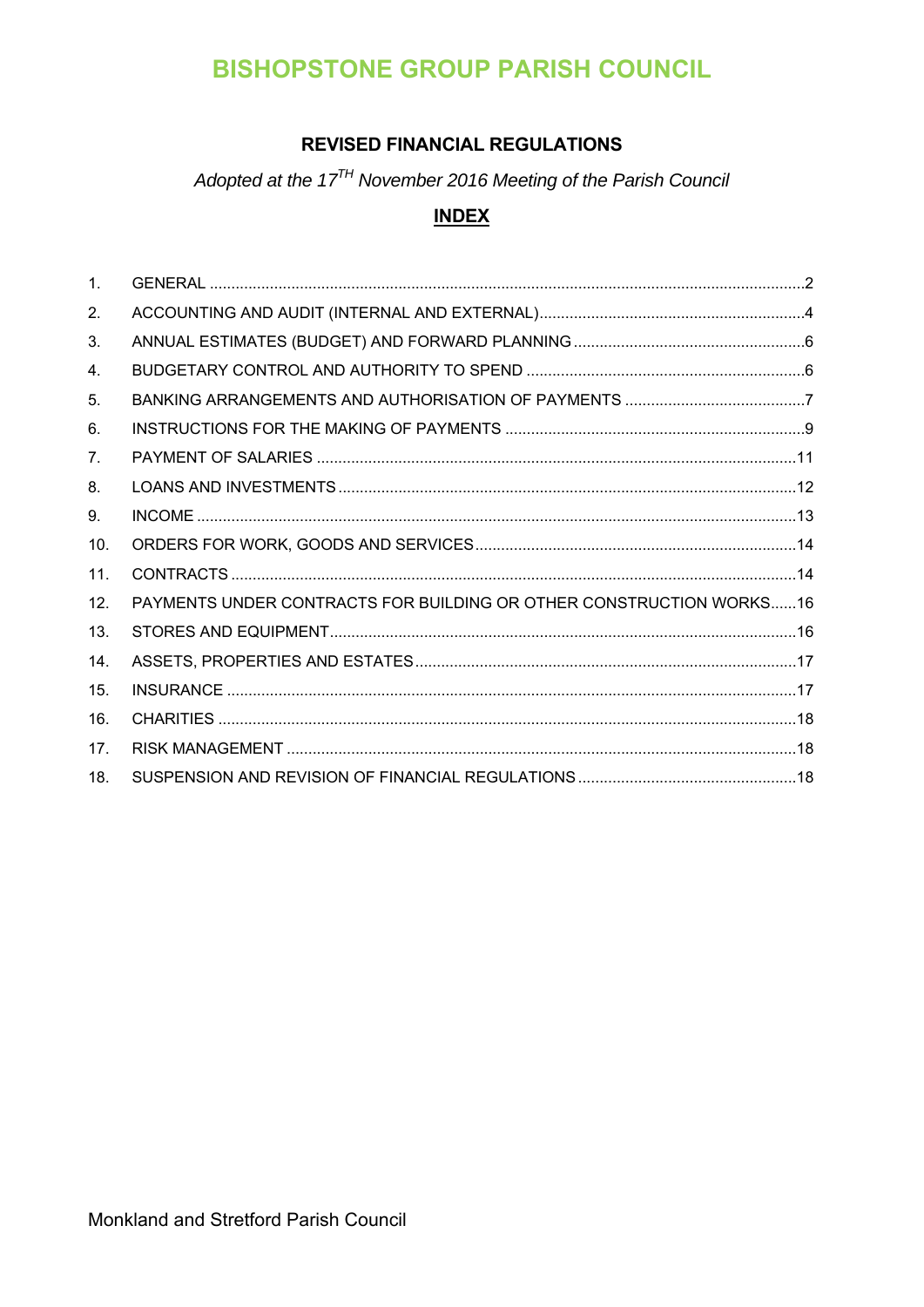### **1. GENERAL**

- 1.1. These financial regulations govern the conduct of financial management by the council and may only be amended or varied by resolution of the council. Financial regulations are one of the council's three governing policy documents providing procedural guidance for members and officers. Financial regulations must be observed in conjunction with the council's standing orders<sup>1</sup> and any individual financial regulations relating to contracts.
- 1.2. The council is responsible in law for ensuring that its financial management is adequate and effective and that the council has a sound system of internal control which facilitates the effective exercise of the council's functions, including arrangements for the management of risk.
- 1.3. The council's accounting control systems must include measures:
	- for the timely production of accounts;
	- that provide for the safe and efficient safeguarding of public money;
	- to prevent and detect inaccuracy and fraud; and
	- identifying the duties of officers.
- 1.4. These financial regulations demonstrate how the council meets these responsibilities and requirements.
- 1.5. At least once a year, prior to approving the Annual Governance Statement, the council must review the effectiveness of its system of internal control which shall be in accordance with proper practices.
- 1.6. Deliberate or wilful breach of these Regulations by an employee may give rise to disciplinary proceedings.
- 1.7. Members of Council are expected to follow the instructions within these Regulations and not to entice employees to breach them. Failure to follow instructions within these Regulations brings the office of councillor into disrepute.
- 1.8. The Clerk has been appointed as RFO for this council and these regulations will apply accordingly.
- 1.9. The RFO;

 $\overline{a}$ 

- acts under the policy direction of the council;
- administers the council's financial affairs in accordance with all Acts, Regulations and proper practices;
- determines on behalf of the council its accounting records and accounting control systems;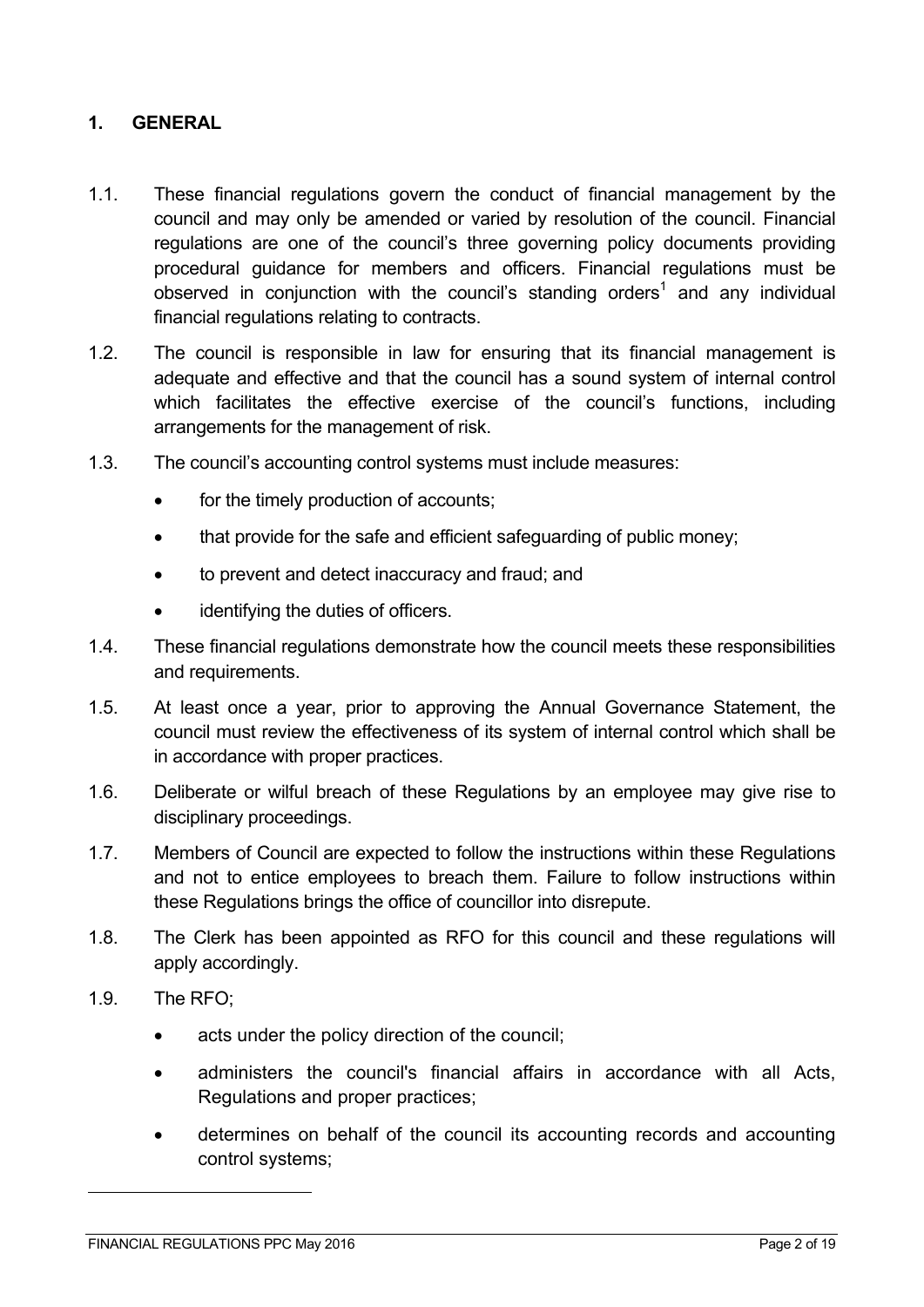- ensures the accounting control systems are observed;
- maintains the accounting records of the council up to date in accordance with proper practices;
- assists the council to secure economy, efficiency and effectiveness in the use of its resources; and
- produces financial management information as required by the council.
- 1.10. The accounting records determined by the RFO shall be sufficient to show and explain the council's transactions and to enable the RFO to ensure that any income and expenditure account and statement of balances, or record of receipts and payments and additional information, as the case may be, or management information prepared for the council from time to time comply with the Accounts and Audit Regulations $^2$ .
- 1.11. The accounting records determined by the RFO shall in particular contain:
	- entries from day to day of all sums of money received and expended by the council and the matters to which the income and expenditure or receipts and payments account relate;
	- a record of the assets and liabilities of the council; and
	- wherever relevant, a record of the council's income and expenditure in relation to claims made, or to be made, for any contribution, grant or subsidy.
- 1.12. The accounting control systems determined by the RFO shall include:
	- procedures to ensure that the financial transactions of the council are recorded as soon as reasonably practicable and as accurately and reasonably as possible;
	- procedures to enable the prevention and detection of inaccuracies and fraud and the ability to reconstruct any lost records;
	- identification of the duties of officers dealing with financial transactions and division of responsibilities of those officers in relation to significant transactions;
	- procedures to ensure that uncollectable amounts, including any bad debts are not submitted to the council for approval to be written off except with the approval of the RFO and that the approvals are shown in the accounting records.
	- measures to ensure that risk is properly managed.
- 1.13. The council is not empowered by these Regulations or otherwise to delegate certain specified decisions. In particular any decision regarding:

 2 Accounts and Audit (England) Regulations 2011/817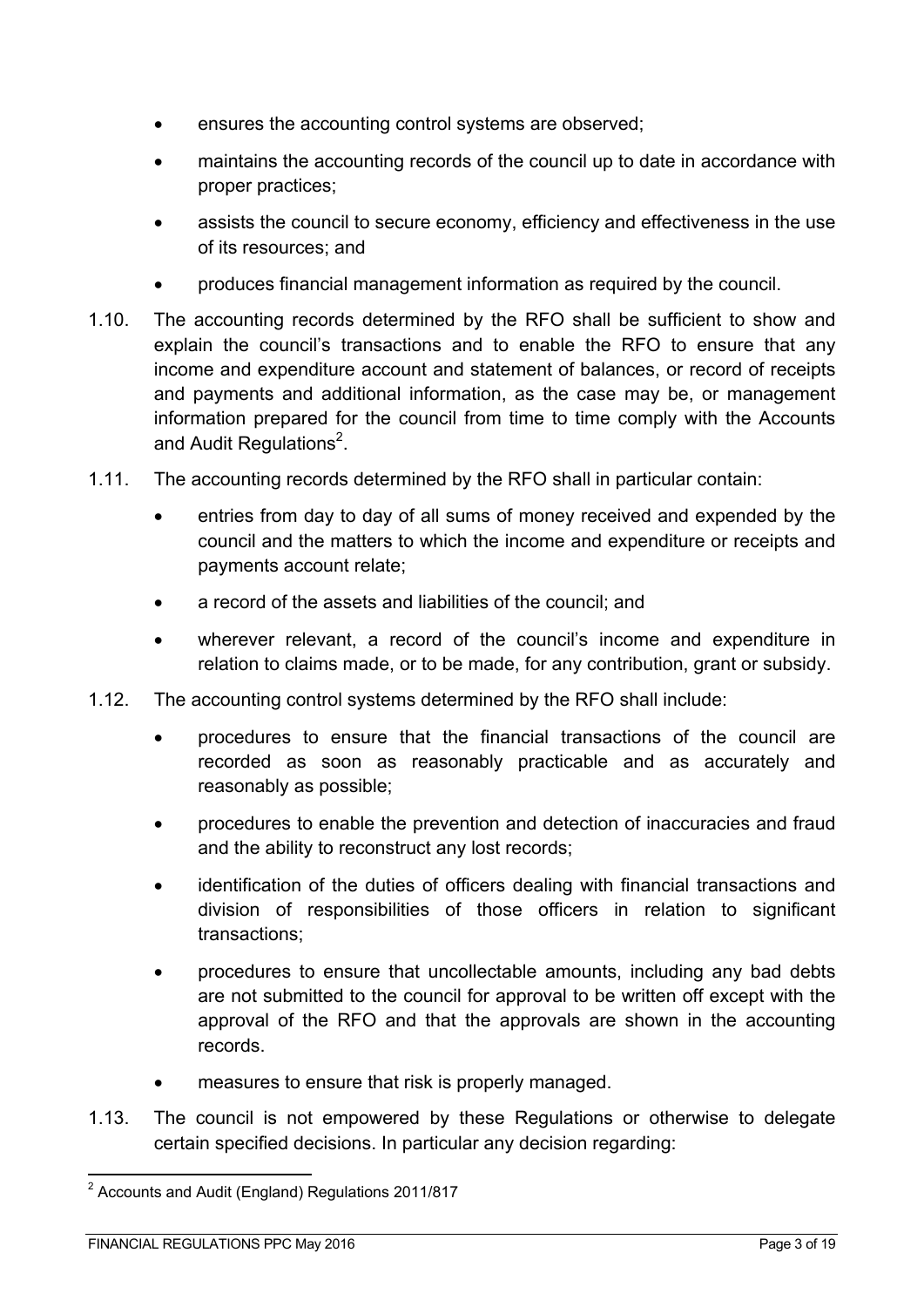- setting the final budget or the precept (council tax requirement);
- approving accounting statements;
- approving an annual governance statement;
- borrowing;
- writing off bad debts;
- declaring eligibility for the General Power of Competence; and
- addressing recommendations in any report from the internal or external auditors,

shall be a matter for the full council only.

- 1.14. In addition the council must:
	- determine and keep under regular review the bank mandate for all council bank accounts;
	- approve any grant or a single commitment in excess of £500
	- in respect of the annual salary for any employee have regard to recommendations about annual salaries of employees made by the relevant committee in accordance with its terms of reference.
- 1.15. In these financial regulations, references to the Accounts and Audit Regulations or 'the regulations' shall mean the regulations issued under the provisions of section 27 of the Audit Commission Act 1998, or any superseding legislation, and then in force unless otherwise specified.

In these financial regulations the term 'proper practice' or 'proper practices' shall refer to guidance issued in *Governance and Accountability for Local Councils - a Practitioners' Guide (England)* issued by the Joint Practitioners Advisory Group (JPAG), available from the websites of NALC and the Society for Local Council Clerks (SLCC).

### **2. ACCOUNTING AND AUDIT (INTERNAL AND EXTERNAL)**

- 2.1. All accounting procedures and financial records of the council shall be determined by the RFO in accordance with the Accounts and Audit Regulations, appropriate guidance and proper practices.
- 2.2. On a regular basis, at least once in each quarter, and at each financial year end, a member other than the Chairman [or a cheque signatory] shall be appointed to verify bank reconciliations (for all accounts) produced by the RFO. The member shall sign the reconciliations and the original bank statements (or similar document) as evidence of verification. This activity shall on conclusion be reported, including any exceptions, to and noted by the council.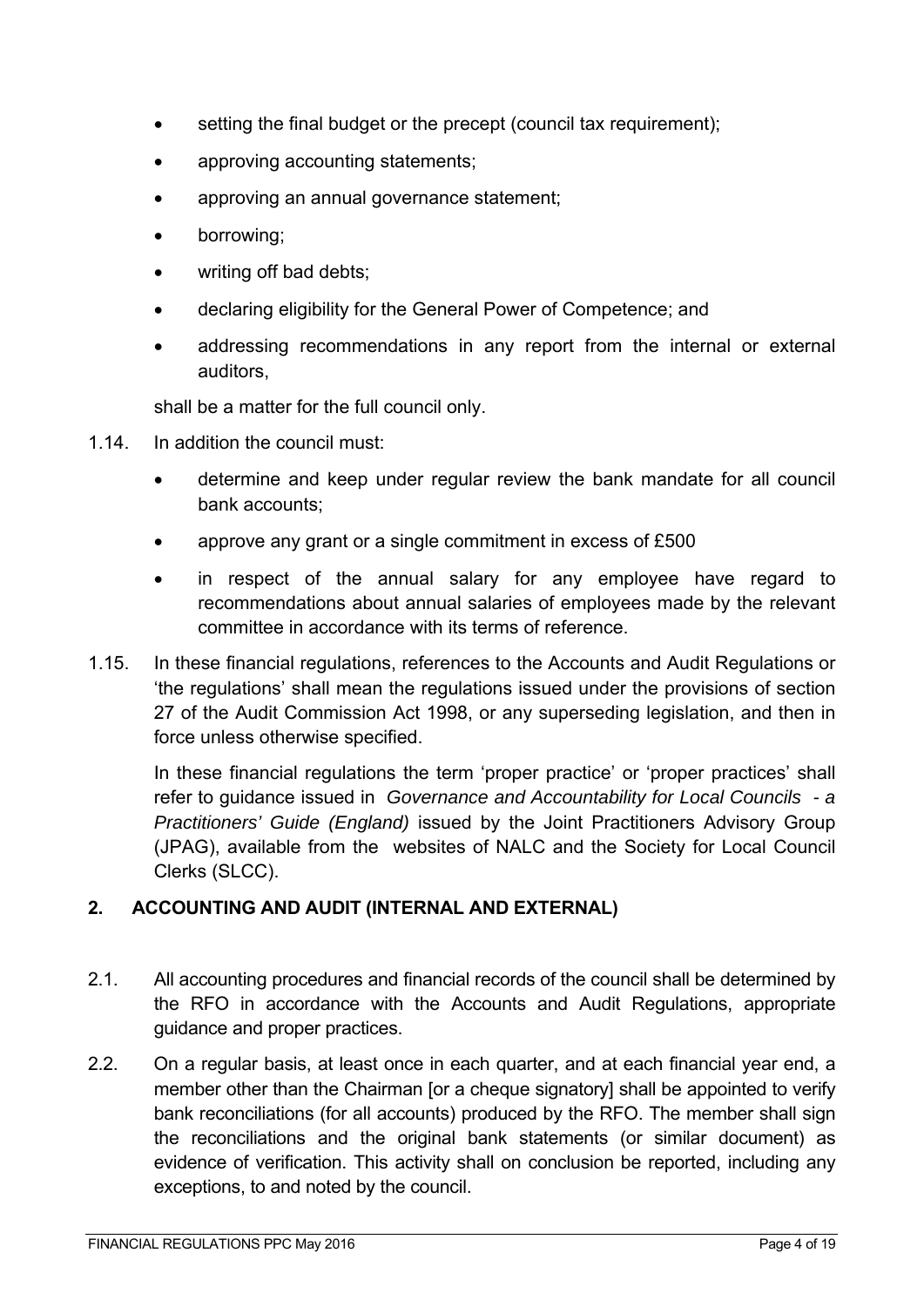- 2.3. The RFO shall complete the annual statement of accounts, annual report, and any related documents of the council contained in the Annual Return (as specified in proper practices) as soon as practicable after the end of the financial year and having certified the accounts shall submit them and report thereon to the council within the timescales set by the Accounts and Audit Regulations.
- 2.4. The council shall ensure that there is an adequate and effective system of internal audit of its accounting records, and of its system of internal control in accordance with proper practices. Any officer or member of the council shall make available such documents and records as appear to the council to be necessary for the purpose of the audit and shall, as directed by the council, supply the RFO, internal auditor, or external auditor with such information and explanation as the council considers necessary for that purpose.
- 2.5. The internal auditor shall be appointed by and shall carry out the work in relation to internal controls required by the council in accordance with proper practices.
- 2.6. The internal auditor shall:
	- be competent and independent of the financial operations of the council;
	- report to council in writing, or in person, on a regular basis with a minimum of one annual written report during each financial year;
	- to demonstrate competence, objectivity and independence, be free from any actual or perceived conflicts of interest, including those arising from family relationships; and
	- have no involvement in the financial decision making, management or control of the council.
- 2.7. Internal or external auditors may not under any circumstances:
	- perform any operational duties for the council;
	- initiate or approve accounting transactions; or
	- direct the activities of any council employee, except to the extent that such employees have been appropriately assigned to assist the internal auditor.
- 2.8. For the avoidance of doubt, in relation to internal audit the terms 'independent' and 'independence' shall have the same meaning as is described in proper practices.
- 2.9. The RFO shall make arrangements for the exercise of electors' rights in relation to the accounts including the opportunity to inspect the accounts, books, and vouchers and display or publish any notices and statements of account required by Audit Commission Act 1998, or any superseding legislation, and the Accounts and Audit Regulations.
- 2.10. The RFO shall, without undue delay, bring to the attention of all councillors any correspondence or report from internal or external auditors.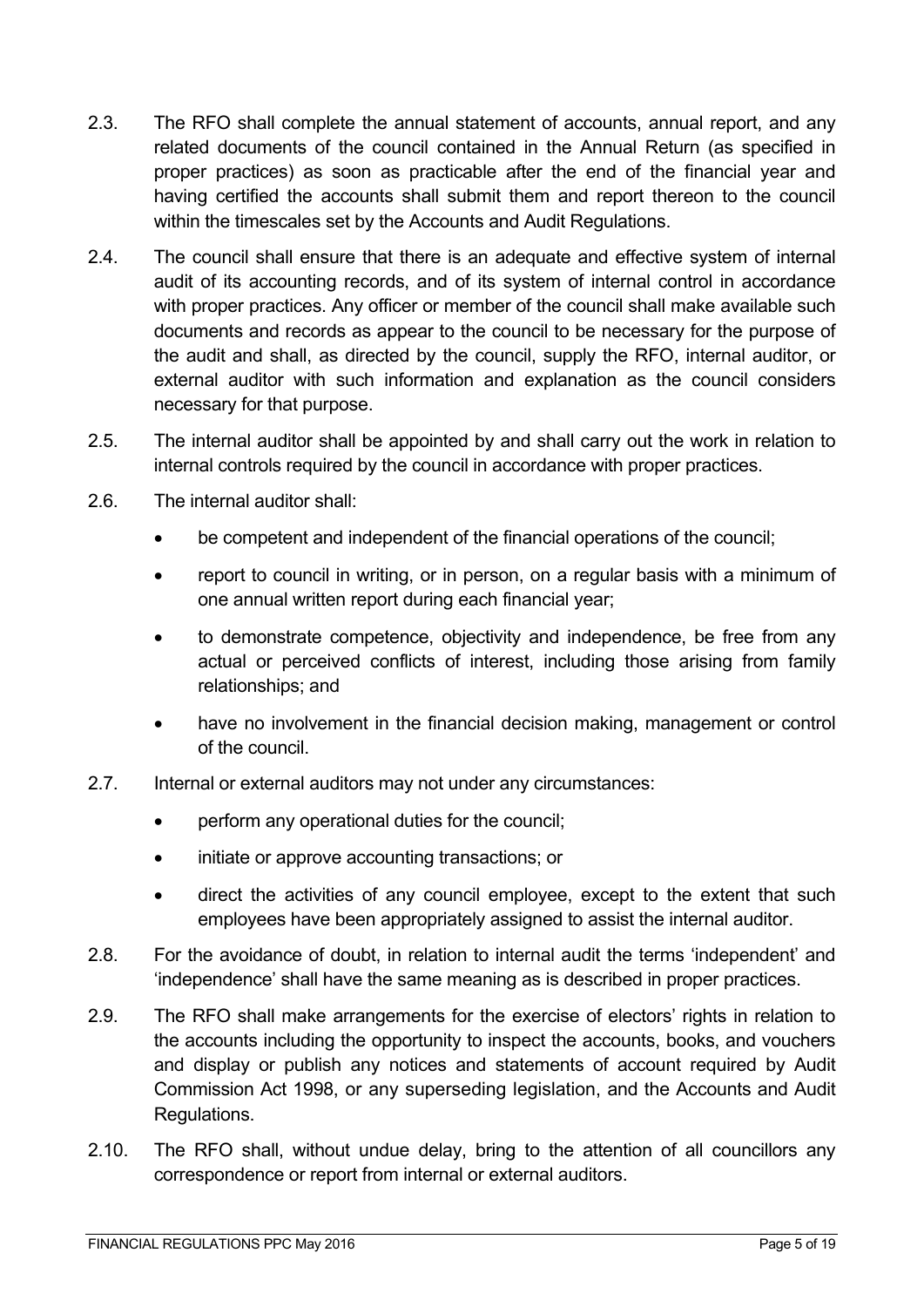# **3. ANNUAL ESTIMATES (BUDGET) AND FORWARD PLANNING**

- 3.1. Finance Working Group shall review its three year forecast of revenue and capital receipts and payments. Having regard to the forecast, it shall thereafter formulate and submit proposals for the following financial year to the council not later than the end of December each year including any proposals for revising the forecast.
- 3.2. The RFO must each year, by no later than November, prepare detailed estimates of all receipts and payments including the use of reserves and all sources of funding for the following financial year in the form of a budget to be considered by full council.
- 3.3. The council shall consider annual budget proposals in relation to the council's three year forecast of revenue and capital receipts and payments including recommendations for the use of reserves and sources of funding and update the forecast accordingly.
- 3.4. The council shall fix the precept (council tax requirement), and relevant basic amount of council tax to be levied for the ensuing financial year not later than by the end of January each year. The RFO shall issue the precept to the billing authority and shall supply each member with a copy of the approved annual budget.
- 3.5. The approved annual budget shall form the basis of financial control for the ensuing year.

### **4. BUDGETARY CONTROL AND AUTHORITY TO SPEND**

- 4.1. Expenditure on revenue items may be authorised up to the amounts included for that class of expenditure in the approved budget. This authority is to be determined by:
	- the council for all items over £1000;
	- a duly delegated committee of the council for items over £200; or
	- the Clerk, in conjunction with Chairman of Council or Chairman of the appropriate committee, for any items below £250.

Such authority is to be evidenced by a minute or by an authorisation slip duly signed by the Clerk, and where necessary also by the appropriate Chairman.

Contracts may not be disaggregated to avoid controls imposed by these regulations.

4.2. No expenditure may be authorised that will exceed the amount provided in the revenue budget for that class of expenditure other than by resolution of the council, or duly delegated committee. During the budget year and with the approval of council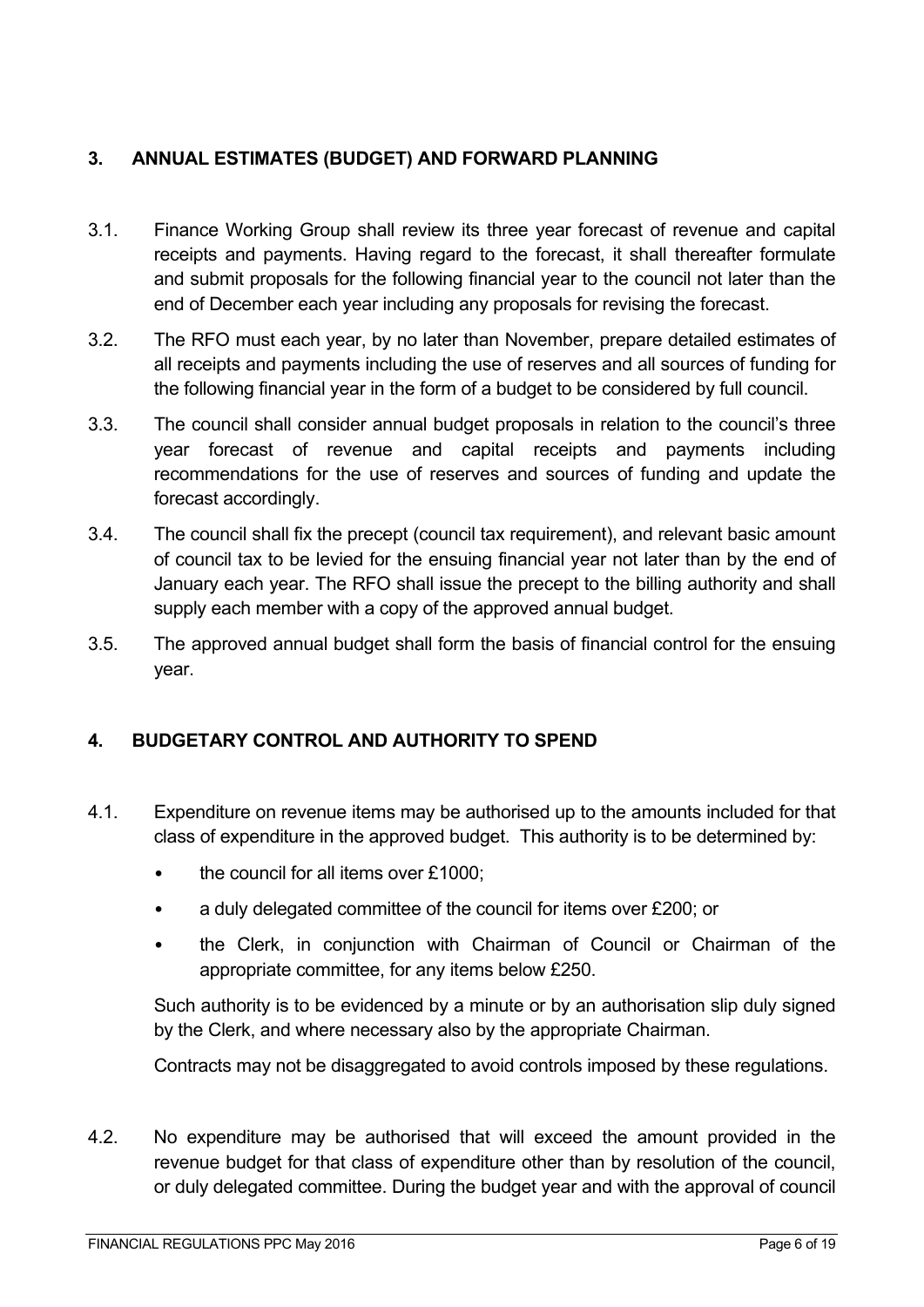having considered fully the implications for public services, unspent and available amounts may be moved to other budget headings or to an earmarked reserve as appropriate ('virement').

- 4.3. Unspent provisions in the revenue or capital budgets for completed projects shall not be carried forward to a subsequent year.
- 4.4. The salary budgets are to be reviewed at least annually in November for the following financial year and such review shall be evidenced by a hard copy schedule signed by the Clerk and the Chairman of Council or relevant committee. The RFO will inform committees of any changes impacting on their budget requirement for the coming year in good time.
- 4.5. In cases of extreme risk to the delivery of council services, the clerk may authorise revenue expenditure on behalf of the council which in the clerk's judgement it is necessary to carry out. Such expenditure includes repair, replacement or other work, whether or not there is any budgetary provision for the expenditure, subject to a limit of £250. The Clerk shall report such action to the chairman as soon as possible and to the council as soon as practicable thereafter.
- 4.6. No expenditure shall be authorised in relation to any capital project and no contract entered into or tender accepted involving capital expenditure unless the council is satisfied that the necessary funds are available and the requisite borrowing approval has been obtained.
- 4.7. All capital works shall be administered in accordance with the council's standing orders and financial regulations relating to contracts.
- 4.8. The RFO shall regularly provide the council with a statement of receipts and payments to date under each head of the budgets, comparing actual expenditure to the appropriate date against that planned as shown in the budget. These statements are to be prepared at least at the end of each financial quarter and shall show explanations of material variances. For this purpose "material" shall be in excess of £100 or 15% of the budget.
- 4.9. Changes in earmarked reserves shall be approved by council as part of the budgetary control process.

# **5. BANKING ARRANGEMENTS AND AUTHORISATION OF PAYMENTS**

- 5.1. The council's banking arrangements, including the bank mandate, shall be made by the RFO and approved by the council; banking arrangements may not be delegated to a committee. They shall be regularly reviewed for safety and efficiency.
- 5.2. The RFO shall prepare a schedule of payments requiring authorisation, forming part of the Agenda for the Meeting and, together with the relevant invoices, present the schedule to council. The council shall review the schedule for compliance and,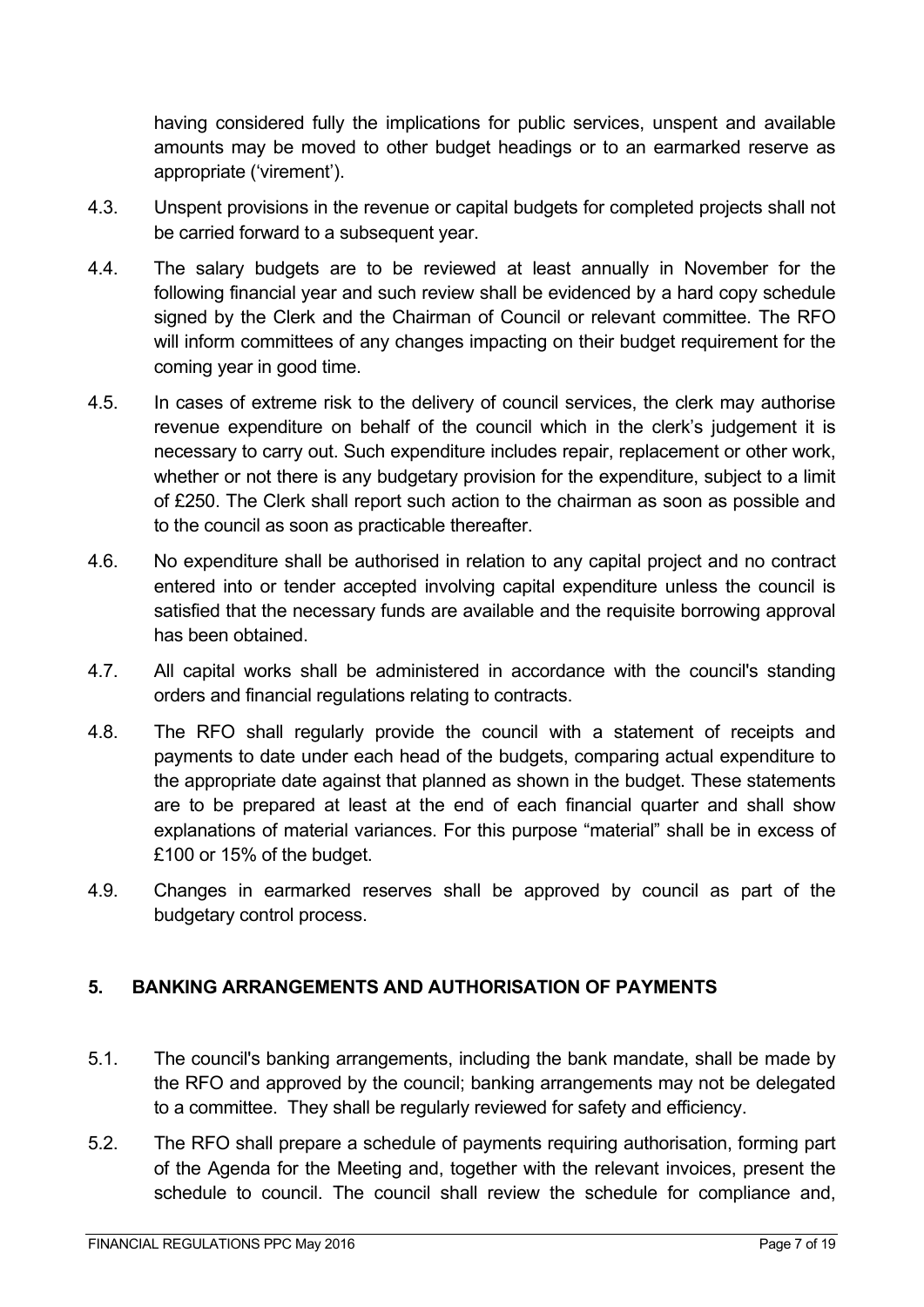having satisfied itself shall authorise payment by a resolution of the council. The approved schedule shall be ruled off and initialled by the Chairman of the Meeting. A detailed list of all payments shall be disclosed within or as an attachment to the minutes of the meeting at which payment was authorised. Personal payments (including salaries, wages, expenses and any payment made in relation to the termination of a contract of employment) may be summarised to remove public access to any personal information.

- 5.3. All invoices for payment shall be examined, verified and certified by the RFO to confirm that the work, goods or services to which each invoice relates has been received, carried out, examined and represents expenditure previously approved by the council.
- 5.4. The RFO shall examine invoices for arithmetical accuracy and analyse them to the appropriate expenditure heading. The RFO shall take all steps to pay all invoices submitted, and which are in order, at the next available council meeting.
- 5.5. The Clerk and RFO shall have delegated authority to authorise the payment of items only in the following circumstances:
	- a) If a payment is necessary to avoid a charge to interest under the Late Payment of Commercial Debts (Interest) Act 1998, and the due date for payment is before the next scheduled Meeting of council, where the Clerk and RFO certify that there is no dispute or other reason to delay payment, provided that a list of such payments shall be submitted to the next appropriate meeting of council;
	- b) An expenditure item authorised under 5.6 below (continuing contracts and obligations) provided that a list of such payments shall be submitted to the next appropriate meeting of council or
	- c) fund transfers within the councils banking arrangements up to the sum of £3,500, provided that a list of such payments shall be submitted to the next appropriate meeting of council.
- 5.6. For each financial year the Clerk and RFO shall draw up a list of due payments which arise on a regular basis as the result of a continuing contract, statutory duty, or obligation (such as but not exclusively, Salaries, PAYE and NI, Superannuation Fund and regular maintenance contracts and the like for which council may authorise payment for the year provided that the requirements of regulation 4.1 (Budgetary Controls) are adhered to, provided also that a list of such payments shall be submitted to the next appropriate meeting of council.
- 5.7. A record of regular payments made under 5.6 above shall be drawn up and be signed by two members on each and every occasion when payment is authorised thus controlling the risk of duplicated payments being authorised and / or made.
- 5.8. In respect of grants a duly authorised committee shall approve expenditure within any limits set by council and in accordance with any policy statement approved by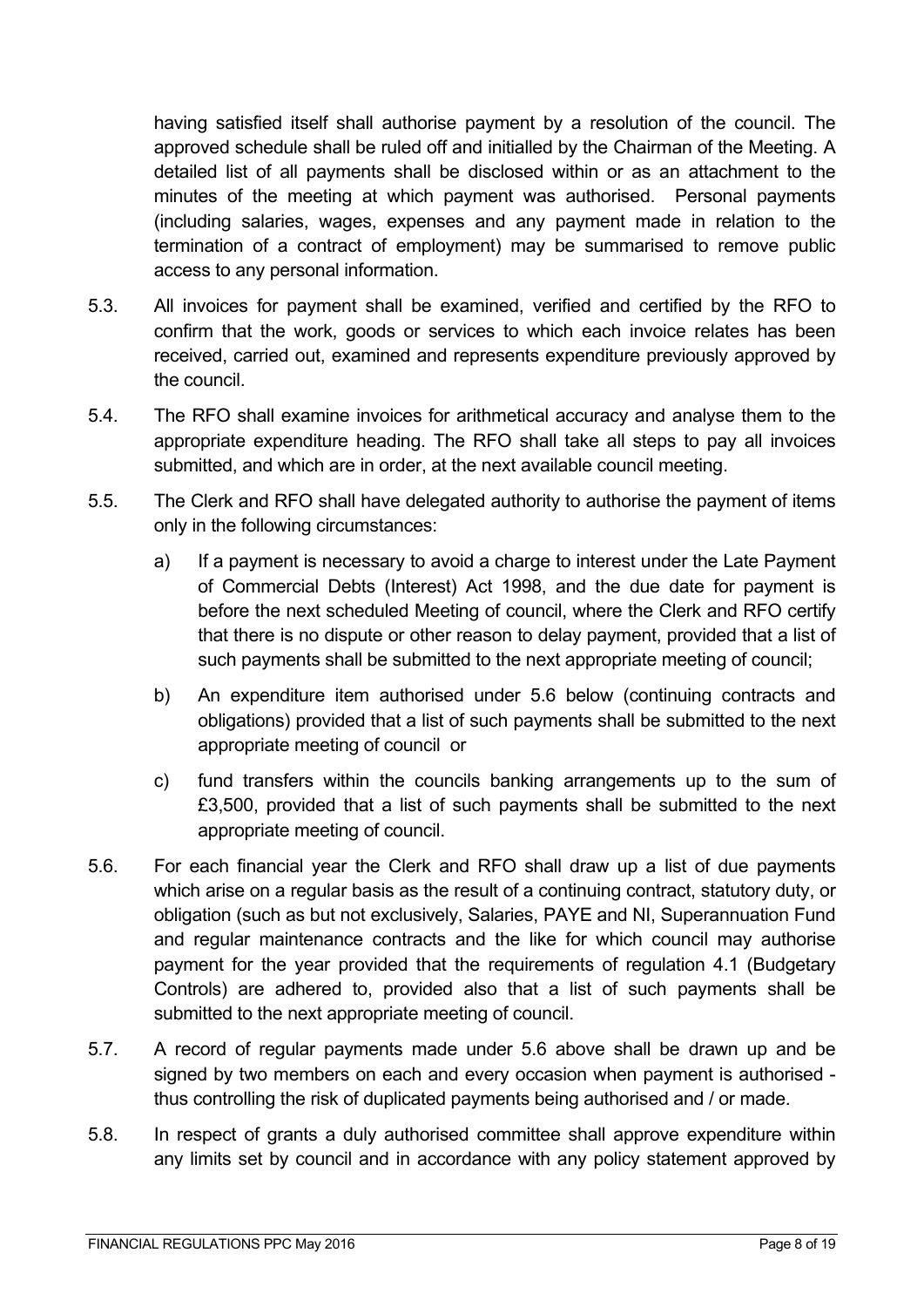council. Any Revenue or Capital Grant in excess of £5,000 shall before payment, be subject to ratification by resolution of the council.

- 5.9. Members are subject to the Code of Conduct that has been adopted by the council and shall comply with the Code and Standing Orders when a decision to authorise or instruct payment is made in respect of a matter in which they have a disclosable pecuniary or other interest, unless a dispensation has been granted.
- 5.10. The council will aim to rotate the duties of members in these Regulations so that onerous duties are shared out as evenly as possible over time.
- 5.11. Any changes in the recorded details of suppliers, such as bank account records, shall be approved in writing by a Member.

### **6. INSTRUCTIONS FOR THE MAKING OF PAYMENTS**

- 6.1. The council will make safe and efficient arrangements for the making of its payments.
- 6.2. Following authorisation under Financial Regulation 5 above, the council, a duly delegated committee or, if so delegated, the Clerk or RFO shall give instruction that a payment shall be made.
- 6.3. All payments shall be effected by cheque or other instructions to the council's bankers, or otherwise, in accordance with a resolution of council or duly delegated committee.

Cheques or orders for payment drawn on the bank account in accordance with the schedule as presented to council or committee shall be signed by two member[s] of council in accordance with a resolution instructing that payment. A member who is a bank signatory, having a connection by virtue of family or business relationships with the beneficiary of a payment, should not, under normal circumstances, be a signatory to the payment in question.

- 6.4. To indicate agreement of the details shown on the cheque or order for payment with the counterfoil and the invoice or similar documentation, the signatories shall each also initial the cheque counterfoil.
- 6.5. Cheques or orders for payment shall not normally be presented for signature other than at a council or committee meeting (including immediately before or after such a meeting). Any signatures obtained away from such meetings shall be reported to the council or Finance Committee at the next convenient meeting.
- 6.6. If thought appropriate by the council, payment for utility supplies (energy, telephone and water) and any National Non-Domestic Rates may be made by variable direct debit provided that the instructions are signed by two members and any payments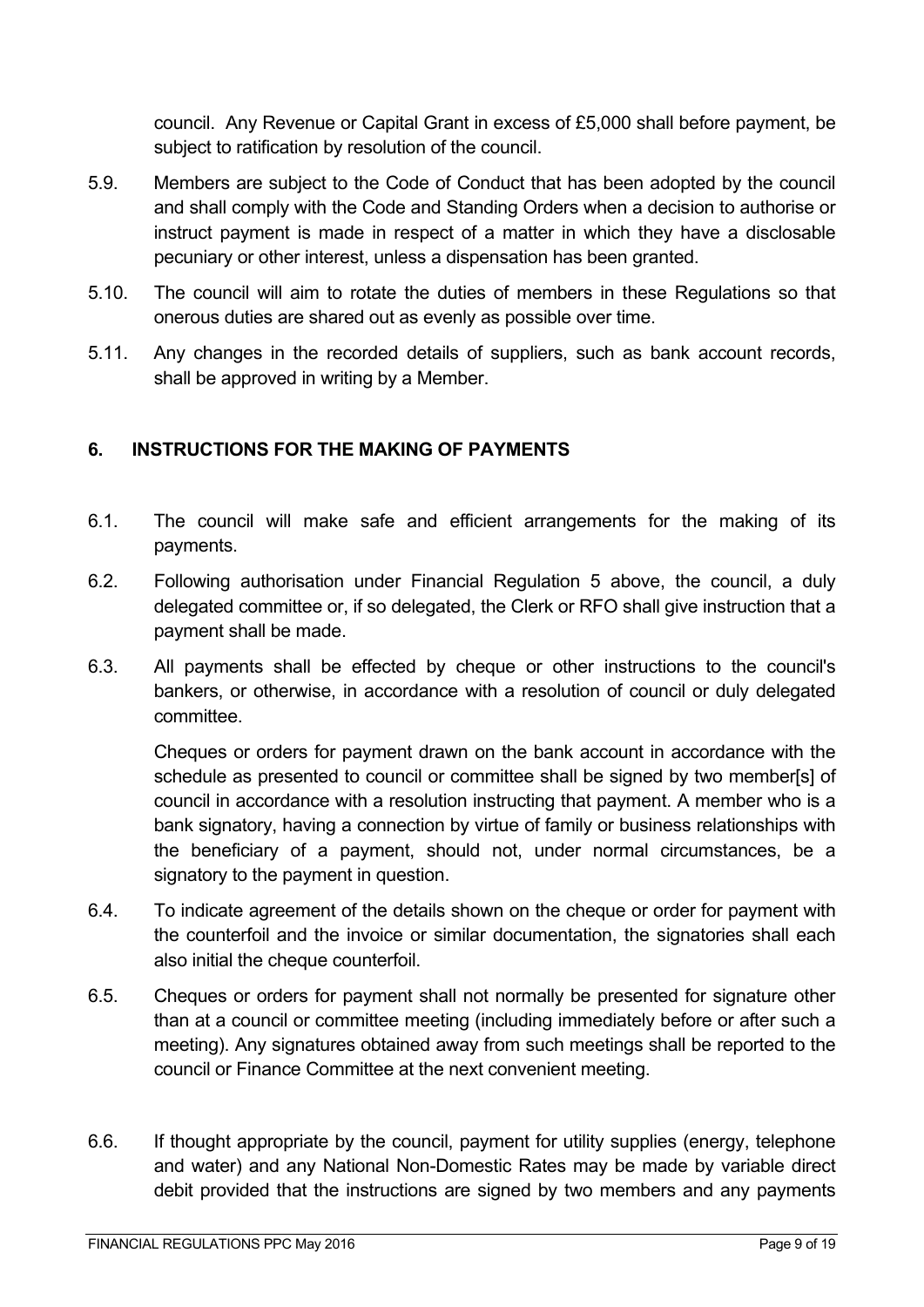are reported to council as made. The approval of the use of a variable direct debit shall be renewed by resolution of the council at least every two years.

- 6.7. If thought appropriate by the council, payment for certain items (principally salaries) may be made by banker's standing order provided that the instructions are signed, or otherwise evidenced by two members are retained and any payments are reported to council as made. The approval of the use of a banker's standing order shall be renewed by resolution of the council at least every two years.
- 6.8. If thought appropriate by the council, payment for certain items may be made by BACS or CHAPS methods provided that the instructions for each payment are signed, or otherwise evidenced, by two authorised bank signatories are retained and any payments are reported to council as made. The approval of the use of BACS or CHAPS shall be renewed by resolution of the council at least every two years.
- 6.9. If thought appropriate by the council payment for certain items may be made by internet banking transfer provided evidence is retained showing which members approved the payment.
- 6.10. Where a computer requires use of a personal identification number (PIN) or other password(s), for access to the council's records on that computer, a note shall be made of the PIN and Passwords and shall be handed to and retained by the Chairman of Council in a sealed dated envelope. This envelope may not be opened other than in the presence of two other councillors. After the envelope has been opened, in any circumstances, the PIN and / or passwords shall be changed as soon as practicable. The fact that the sealed envelope has been opened, in whatever circumstances, shall be reported to all members immediately and formally to the next available meeting of the council. This will not be required for a member's personal computer used only for remote authorisation of bank payments.
- 6.11. No employee or councillor shall disclose any PIN or password, relevant to the working of the council or its bank accounts, to any person not authorised in writing by the council or a duly delegated committee.
- 6.12. Regular back-up copies of the records on any computer shall be made and shall be stored securely away from the computer in question, and preferably off site.
- 6.13. The council, and any members using computers for the council's financial business, shall ensure that anti-virus, anti-spyware and firewall, software with automatic updates, together with a high level of security, is used.
- 6.14. Where internet banking arrangements are made with any bank, the Clerk [RFO] shall be appointed as the Service Administrator. The bank mandate approved by the council shall identify a number of councillors who will be authorised to approve transactions on those accounts. The bank mandate will state clearly the amounts of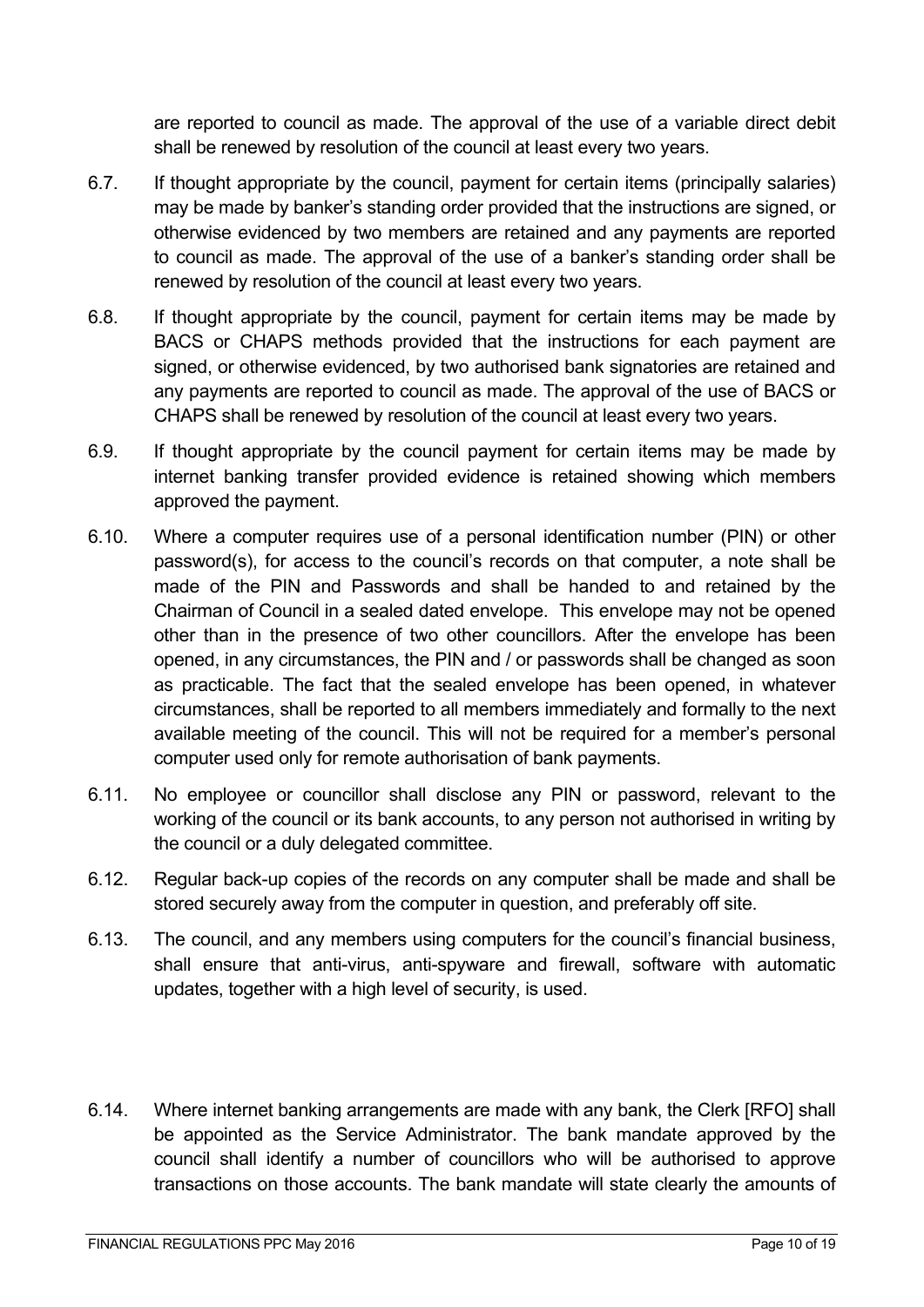payments that can be instructed by the use of the Service Administrator alone, or by the Service Administrator with a stated number of approvals.

- 6.15. Access to any internet banking accounts will be directly to the access page (which may be saved under "favourites"), and not through a search engine or e-mail link. Remembered or saved passwords facilities must not be used on any computer used for council banking work. Breach of this Regulation will be treated as a very serious matter under these regulations.
- 6.16. Changes to account details for suppliers, which are used for internet banking may only be changed on written hard copy notification by the supplier and supported by hard copy authority for change signed by two members. A programme of regular checks of standing data with suppliers will be followed.
- 6.17. Any Debit Card issued for use will be specifically restricted to the Clerk and will also be restricted to a single transaction maximum value of £200 unless authorised by council in writing before any order is placed.
- 6.18. A pre-paid debit card may be issued to employees with varying limits. These limits will be set by the council. Transactions and purchases made will be reported to the council and authority for topping-up shall be at the discretion of the council.
- 6.19. Any corporate credit card or trade card account opened by the council will be specifically restricted to use by the Clerk [and RFO] and shall be subject to automatic payment in full at each month-end. Personal credit or debit cards of members or staff shall not be used without specific prior authorisation from the Parish Council
- 6.20. The council will not maintain any form of cash float. All cash received must be banked intact. Any payments made in cash by the Clerk [or RFO] (for example for postage or minor stationery items) shall be refunded on a regular basis, at least quarterly.

# **7. PAYMENT OF SALARIES**

- 7.1. As an employer, the council shall make arrangements to meet fully the statutory requirements placed on all employers by PAYE and National Insurance legislation. The payment of all salaries shall be made in accordance with payroll records and the rules of PAYE and National Insurance currently operating, and salary rates shall be as agreed by council, or duly delegated committee.
- 7.2. Payment of salaries and payment of deductions from salary such as may be required to be made for tax, national insurance and pension contributions, or similar statutory or discretionary deductions must be made in accordance with the payroll records and on the appropriate dates stipulated in employment contracts, provided that each payment is reported to the next available council meeting, as set out in these regulations above.
- 7.3. No changes shall be made to any employee's pay, emoluments, or terms and conditions of employment without the prior consent of the council.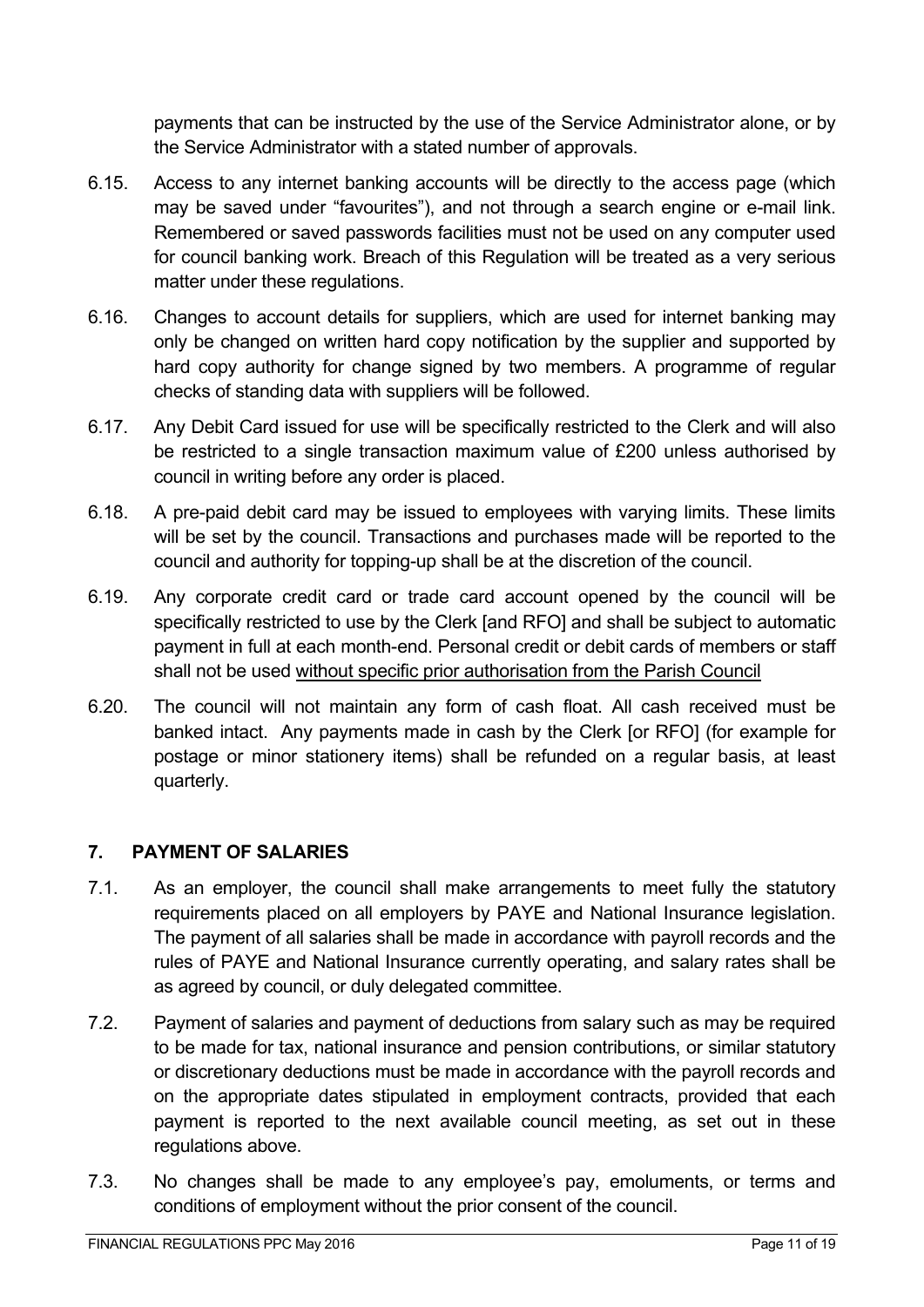- 7.4. Each and every payment to employees of net salary and to the appropriate creditor of the statutory and discretionary deductions shall be recorded in a separate confidential record (confidential cash book). This confidential record is not open to inspection or review (under the Freedom of Information Act 2000 or otherwise) other than:
	- a) by any councillor who can demonstrate a need to know;
	- b) by the internal auditor;
	- c) by the external auditor; or
	- d) by any person authorised under Audit Commission Act 1998, or any superseding legislation.
- 7.5. The total of such payments in each calendar month shall be reported with all other payments as made as may be required under these Financial Regulations, to ensure that only payments due for the period have actually been paid.
- 7.6. An effective system of personal performance management should be maintained for the senior officers.
- 7.7. Any termination payments shall be supported by a clear business case and reported to the council. Termination payments shall only be authorised by council.
- 7.8. Before employing interim staff the council must consider a full business case.

### **8. LOANS AND INVESTMENTS**

- 8.1. All borrowings shall be effected in the name of the council, after obtaining any necessary borrowing approval. Any application for borrowing approval shall be approved by Council as to terms and purpose. The application for borrowing approval, and subsequent arrangements for the loan shall only be approved by full council.
- 8.2. Any financial arrangement which does not require formal borrowing approval from the Secretary of State/Welsh Assembly Government (such as Hire Purchase or Leasing of tangible assets) shall be subject to approval by the full council. In each case a report in writing shall be provided to council in respect of value for money for the proposed transaction.
- 8.3. The council will arrange with the council's banks and investment providers for the sending of a copy of each statement of account to the Chairman of the council at the same time as one is issued to the Clerk or RFO.
- 8.4. All loans and investments shall be negotiated in the name of the council and shall be for a set period in accordance with council policy.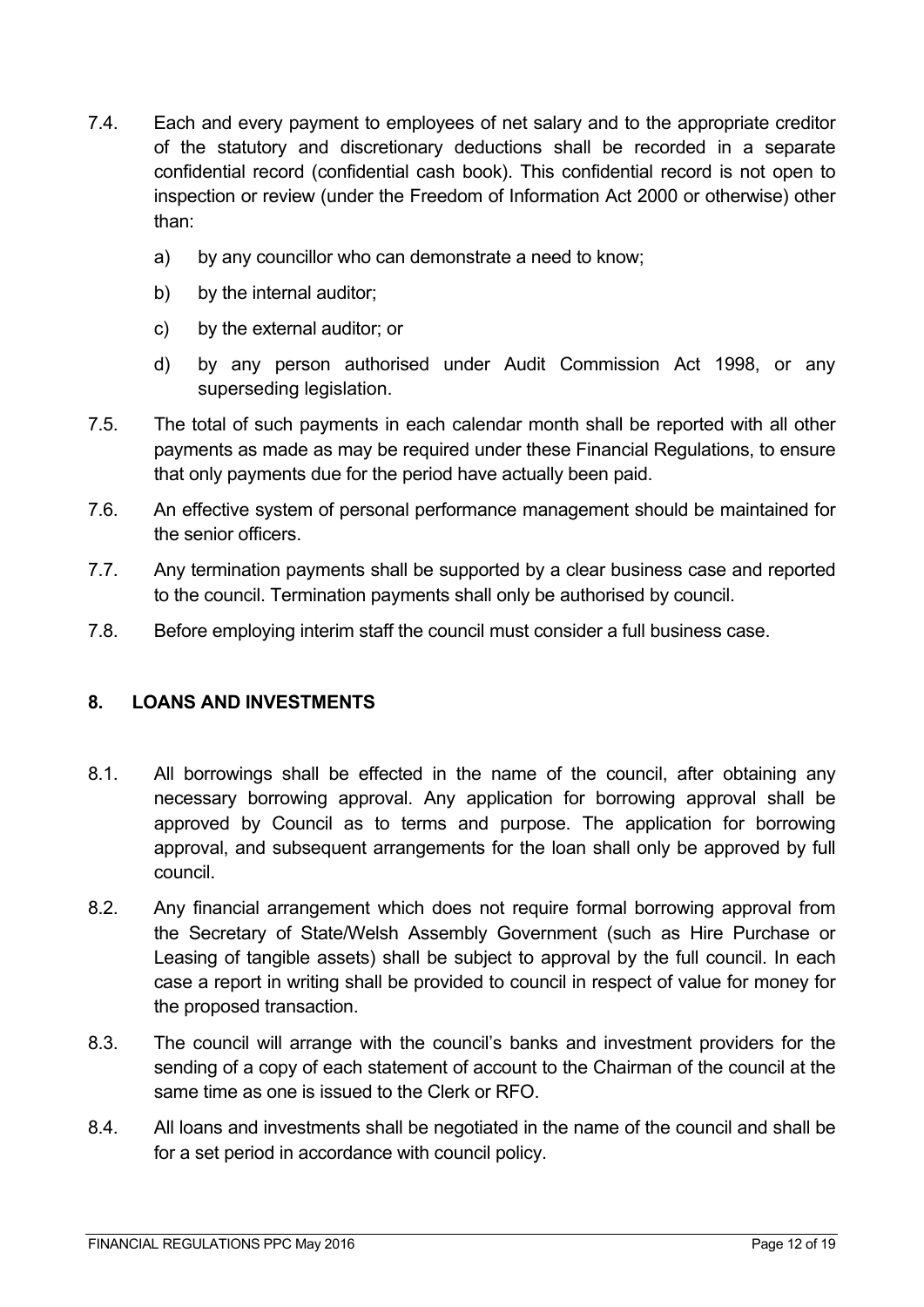- 8.5. The council shall consider the need for an Investment Strategy and Policy which, if drawn up, shall be in accordance with relevant regulations, proper practices and guidance. Any Strategy and Policy shall be reviewed by the council at least annually.
- 8.6. All investments of money under the control of the council shall be in the name of the council.
- 8.7. All investment certificates and other documents relating thereto shall be retained in the custody of the RFO.
- 8.8. Payments in respect of short term or long term investments, including transfers between bank accounts held in the same bank, or branch, shall be made in accordance with Regulation 5 (Authorisation of payments) and Regulation 6 (Instructions for payments).

#### **9. INCOME**

- 9.1. The collection of all sums due to the council shall be the responsibility of and under the supervision of the RFO.
- 9.2. Particulars of all charges to be made for work done, services rendered or goods supplied shall be agreed annually by the council, notified to the RFO and the RFO shall be responsible for the collection of all accounts due to the council.
- 9.3. The council will review all fees and charges at least annually, following a report of the Clerk.
- 9.4. Any sums found to be irrecoverable and any bad debts shall be reported to the council and shall be written off in the year.
- 9.5. All sums received on behalf of the council shall be banked intact as directed by the RFO. In all cases, all receipts shall be deposited with the council's bankers with such frequency as the RFO considers necessary.
- 9.6. The origin of each receipt shall be entered on the paying-in slip.
- 9.7. Personal cheques shall not be cashed out of money held on behalf of the council.
- 9.8. The RFO shall promptly complete any VAT Return that is required. Any repayment claim due in accordance with VAT Act 1994 section 33 shall be made at least annually coinciding with the financial year end.
- 9.9. Where any significant sums of cash are regularly received by the council, the RFO shall take such steps as are agreed by the council to ensure that more than one person is present when the cash is counted in the first instance, that there is a reconciliation to some form of control such as ticket issues, and that appropriate care is taken in the security and safety of individuals banking such cash.
- 9.10. [Any income arising which is the property of a charitable trust shall be paid into a charitable bank account. Instructions for the payment of funds due from the charitable trust to the council (to meet expenditure already incurred by the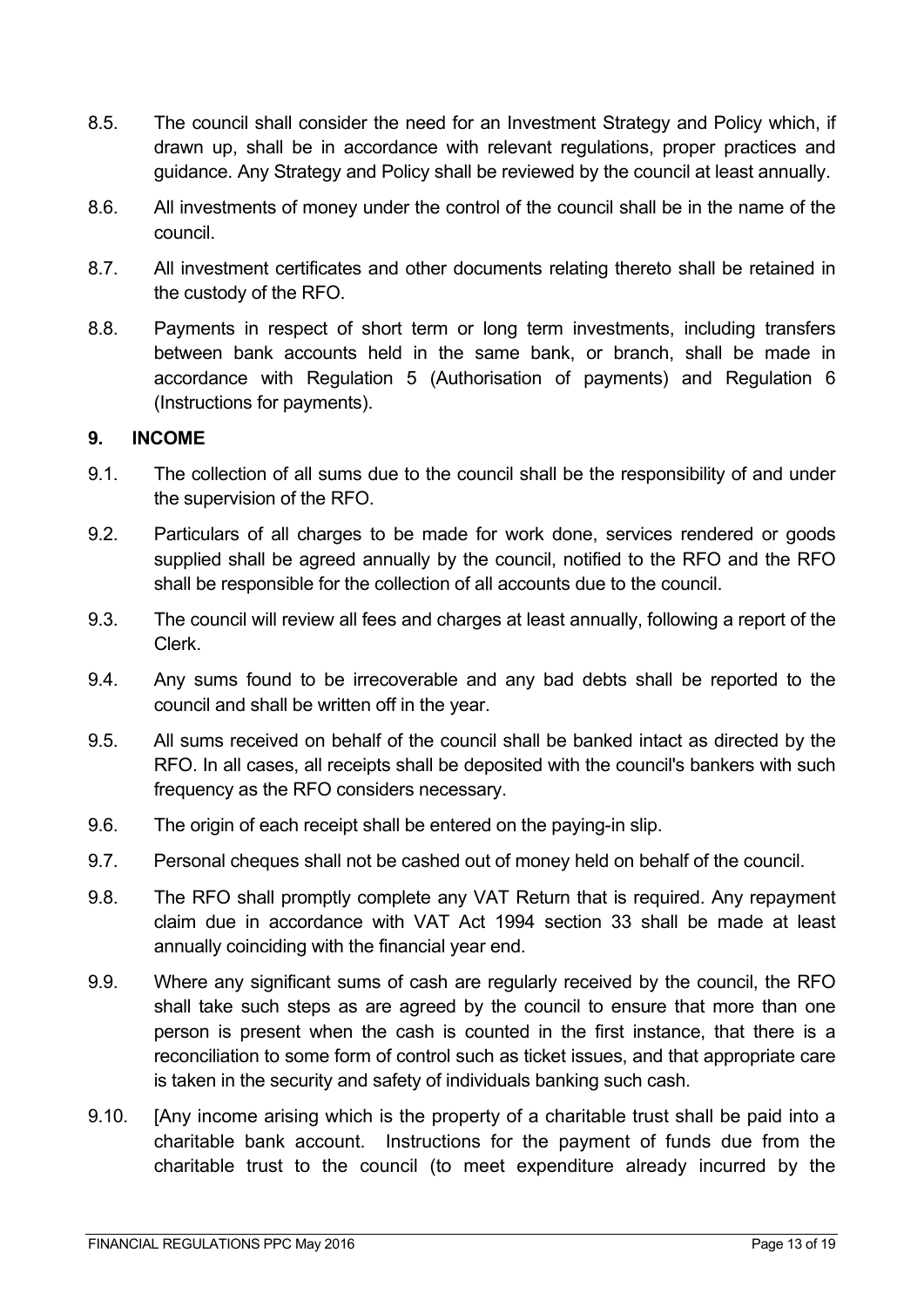authority) will be given by the Managing Trustees of the charity meeting separately from any council meeting(see also Regulation 16 below) ].

# **10. ORDERS FOR WORK, GOODS AND SERVICES**

- 10.1. An official order or letter shall be issued for all work, goods and services unless a formal contract is to be prepared or an official order would be inappropriate. Copies of orders shall be retained.is generally understood to include all fixed assets.
- 10.2. Order books shall be controlled by the RFO.
- 10.3. All members and officers are responsible for obtaining value for money at all times. An officer issuing an official order shall ensure as far as reasonable and practicable that the best available terms are obtained in respect of each transaction, usually by obtaining three or more quotations or estimates from appropriate suppliers, subject to any *de minimis* provisions in Regulation 11.1 below.
- 10.4. A member may not issue an official order or make any contract on behalf of the council.
- 10.5. The RFO shall verify the lawful nature of any proposed purchase before the issue of any order, and in the case of new or infrequent purchases or payments, the RFO shall ensure that the statutory authority shall be reported to the meeting at which the order is approved so that the minutes can record the power being used.

### **11. CONTRACTS**

- 11.1. Procedures as to contracts are laid down as follows:
	- a. Every contract shall comply with these financial regulations, and no exceptions shall be made otherwise than in an emergency provided that this regulation need not apply to contracts which relate to items (i) to (vi) below:
		- i. for the supply of gas, electricity, water, sewerage and telephone services;
		- ii. for specialist services such as are provided by solicitors, accountants, surveyors and planning consultants;
		- iii. for work to be executed or goods or materials to be supplied which consist of repairs to or parts for existing machinery or equipment or plant;
		- iv. for work to be executed or goods or materials to be supplied which constitute an extension of an existing contract by the council;
		- v. for additional audit work of the external auditor up to an estimated value of £500 (in excess of this sum the Clerk and RFO shall act after consultation with the Chairman and Vice Chairman of council); and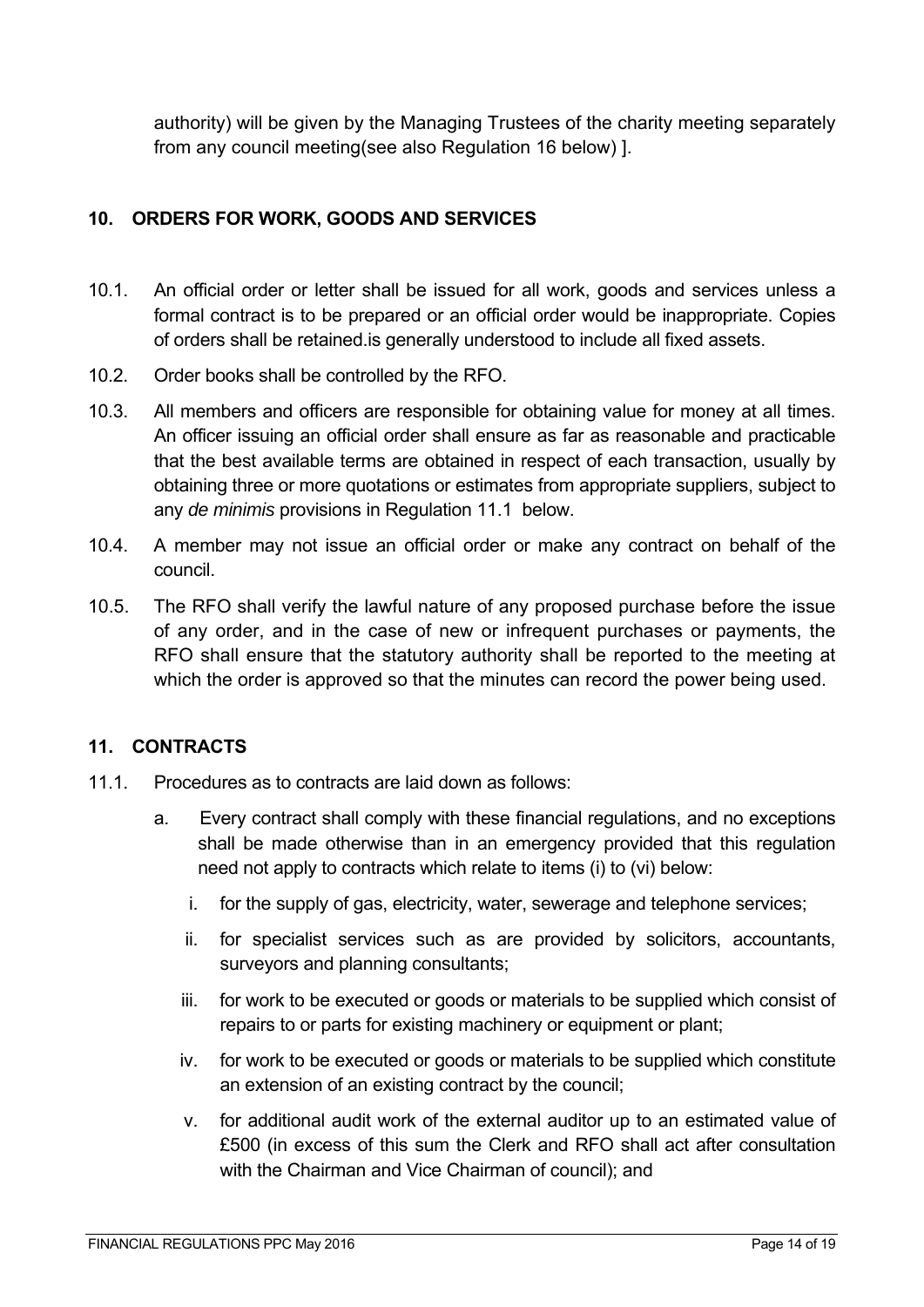- vi. for goods or materials proposed to be purchased which are proprietary articles and / or are only sold at a fixed price.
- b. Where the council intends to procure or award a public supply contract, public service contract or public works contract as defined by The Public Contracts Regulations 2015 ("the Regulations") which is valued at £25,000 or more, the council shall comply with the relevant requirements of the Regulations<sup>3</sup>.
- c. The full requirements of The Regulations, as applicable, shall be followed in respect of the tendering and award of a public supply contract, public service contract or public works contract which exceed thresholds in The Regulations set by the Public Contracts Directive 2014/24/EU (which may change from time to time) $4$ .
- d. When applications are made to waive financial regulations relating to contracts to enable a price to be negotiated without competition the reason shall be embodied in a recommendation to the council.
- e. Such invitation to tender shall state the general nature of the intended contract and the Clerk shall obtain the necessary technical assistance to prepare a specification in appropriate cases. The invitation shall in addition state that tenders must be addressed to the Clerk in the ordinary course of post. Each tendering firm shall be supplied with a specifically marked envelope in which the tender is to be sealed and remain sealed until the prescribed date for opening tenders for that contract.
- f. All sealed tenders shall be opened at the same time on the prescribed date by the Clerk in the presence of at least one member of council.
- g. Any invitation to tender issued under this regulation shall be subject to Standing Orders[], <sup>5</sup> [insert reference of the council's relevant standing order] and shall refer to the terms of the Bribery Act 2010.
- h. When it is to enter into a contract of less than £25,000 in value for the supply of goods or materials or for the execution of works or specialist services other than such goods, materials, works or specialist services as are excepted as set out in paragraph (a) the Clerk or RFO shall obtain 3 quotations (priced descriptions of the proposed supply); where the value is below [£3,000] and above [£100] the Clerk or RFO shall strive to obtain 3 estimates. Otherwise, Regulation 10.3 above shall apply.
	- i. The council shall not be obliged to accept the lowest or any tender, quote or estimate.

 $\overline{a}$  $^3$  The Regulations require councils to use the Contracts Finder website to advertise contract opportunities, set out the procedures to be followed in awarding new contracts and to publicise the award of new contracts

Thresholds currently applicable are:

a. For public supply and public service contracts 209,000 Euros (£164,176)

 $b.$  For public works contracts 5,225,000 Euros (£4,104,394)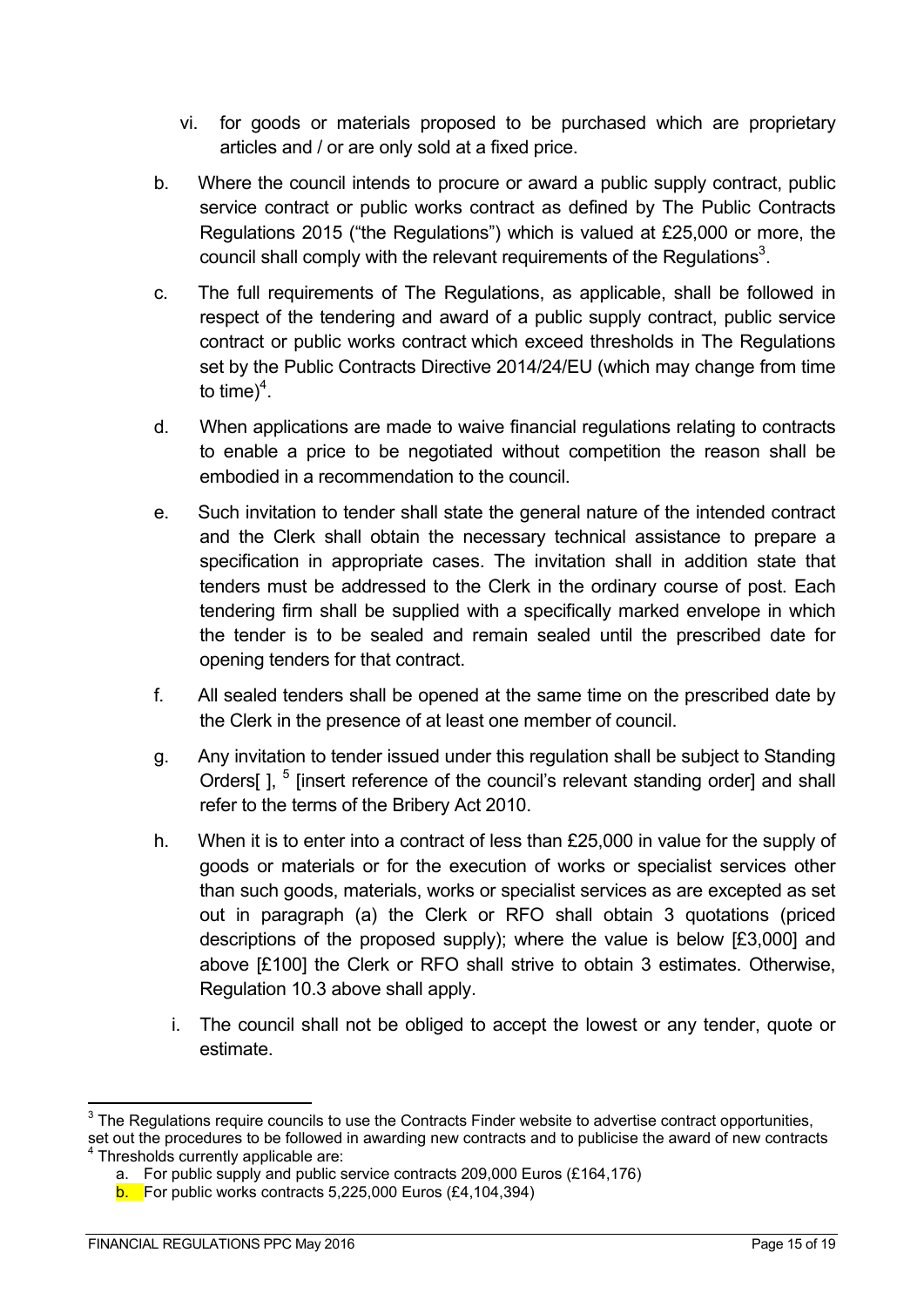j. Should it occur that the council, or duly delegated committee, does not accept any tender, quote or estimate, the work is not allocated and the council requires further pricing, provided that the specification does not change, no person shall be permitted to submit a later tender, estimate or quote who was present when the original decision making process was being undertaken.

# **12. [PAYMENTS UNDER CONTRACTS FOR BUILDING OR OTHER CONSTRUCTION WORKS**

- 12.1. Payments on account of the contract sum shall be made within the time specified in the contract by the RFO upon authorised certificates of the architect or other consultants engaged to supervise the contract (subject to any percentage withholding as may be agreed in the particular contract).
- 12.2. Where contracts provide for payment by instalments the RFO shall maintain a record of all such payments. In any case where it is estimated that the total cost of work carried out under a contract, excluding agreed variations, will exceed the contract sum of 5% or more a report shall be submitted to the council.
- 12.3. Any variation to a contract or addition to or omission from a contract must be approved by the council and Clerk to the contractor in writing, the council being informed where the final cost is likely to exceed the financial provision.]

# **13. [STORES AND EQUIPMENT**

- 13.1. The officer in charge of each section shall be responsible for the care and custody of stores and equipment in that section.
- 13.2. Delivery notes shall be obtained in respect of all goods received into store or otherwise delivered and goods must be checked as to order and quality at the time delivery is made.
- 13.3. Stocks shall be kept at the minimum levels consistent with operational requirements.
- 13.4. The RFO shall be responsible for periodic checks of stocks and stores at least annually.]

### **14. ASSETS, PROPERTIES AND ESTATES**

14.1. The Clerk shall make appropriate arrangements for the custody of all title deeds and Land Registry Certificates of properties held by the council. The RFO shall ensure a record is maintained of all properties held by the council, recording the location,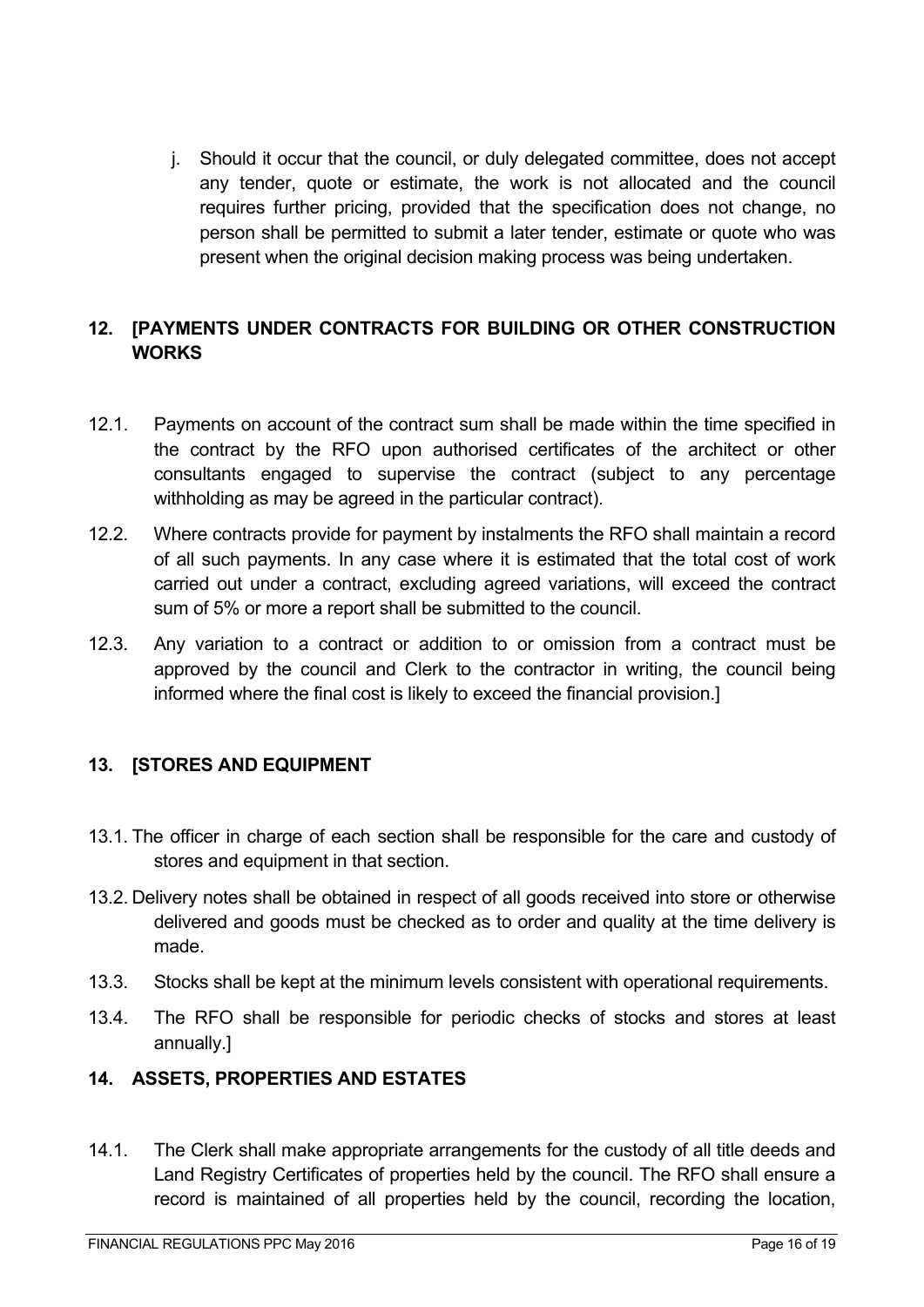extent, plan, reference, purchase details, nature of the interest, tenancies granted, rents payable and purpose for which held in accordance with Accounts and Audit Regulations.

- 14.2. No tangible moveable property shall be purchased or otherwise acquired, sold, leased or otherwise disposed of, without the authority of the council, together with any other consents required by law, save where the estimated value of any one item of tangible movable property does not exceed £250.
- 14.3. No real property (interests in land) shall be sold, leased or otherwise disposed of without the authority of the council, together with any other consents required by law, In each case a report in writing shall be provided to council in respect of valuation and surveyed condition of the property (including matters such as planning permissions and covenants) together with a proper business case (including an adequate level of consultation with the electorate).
- 14.4. No real property (interests in land) shall be purchased or acquired without the authority of the full council. In each case a report in writing shall be provided to council in respect of valuation and surveyed condition of the property (including matters such as planning permissions and covenants) together with a proper business case (including an adequate level of consultation with the electorate).
- 14.5. Subject only to the limit set in Reg. 14.2 above, no tangible moveable property shall be purchased or acquired without the authority of the full council. In each case a report in writing shall be provided to council with a full business case.
- 14.6. The RFO shall ensure that an appropriate and accurate Register of Assets and Investments is kept up to date. The continued existence of tangible assets shown in the Register shall be verified at least annually, possibly in conjunction with a health and safety inspection of assets.

# **15. INSURANCE**

- 15.1. Following the annual risk assessment (per Financial Regulation 17), the RFO shall effect all insurances and negotiate all claims on the council's insurers [in consultation with the Clerk].
- 15.2. The Clerk shall give prompt notification to the RFO of all new risks, properties or vehicles which require to be insured and of any alterations affecting existing insurances.
- 15.3. The RFO shall keep a record of all insurances effected by the council and the property and risks covered thereby and annually review it.
- 15.4. The RFO shall be notified of any loss liability or damage or of any event likely to lead to a claim, and shall report these to council at the next available meeting.